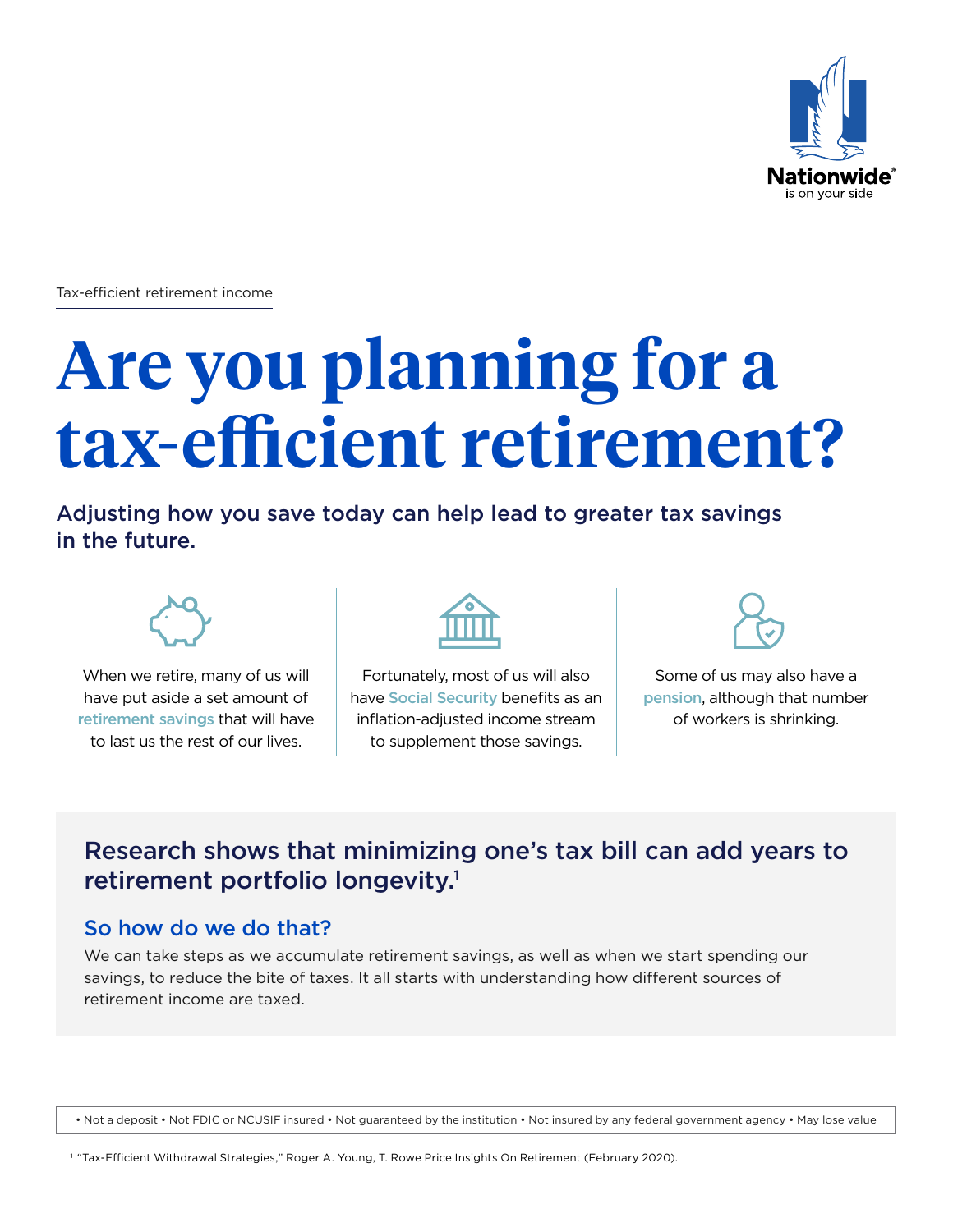### Minimize taxes with tax diversification

A tax diversification strategy can help you in retirement by providing flexibility in how you draw income.

You may reap considerable tax savings by avoiding income sources with higher tax rates.

#### Income sources fall into three buckets:

#### **Taxable**

Taxable accounts are taxed on distributed dividends or interest, which is why you might get a 1099-INT tax form for the interest earned on a savings account. That interest is taxable in the year it is accrued. The other way an account is considered taxable is when a capital gain is realized, such as when you sell a stock at a profit. That gain is also taxable in the year it is realized.

- Investments (stocks, most bonds, CDs)
- Cash accounts (savings and money market)
- Taxable portion of Social Security benefits
- Profit from selling a primary home

#### Tax-deferred

Tax-deferred accounts are funded with pretax deductions from your paycheck. These accounts accumulate over time, often also growing through investment. The money is used for income later in life, usually after wages have stopped. Taxation is deferred to when you withdraw.

- Pension
- Retirement savings
	- − 401(k)
	- − 403(b)
	- − 457(b)
- Traditional IRA
- Some annuities

#### Tax-free

Tax-free accounts are often funded with income that has already been taxed, so it will not be taxed when you withdraw it. (An exception is a health savings account, or HSA, which is funded with pretax dollars.)

- Retirement savings
	- − Roth 401(k)
	- − Roth 457(b)
	- − Roth IRA
- Cash value life insurance
- Certain municipal bonds
- Health reimbursement arrangement (HRA)
- Health savings account (HSA)
- Nontaxable Social Security benefits



#### Do you have assets in all three of these buckets?

Having tax-diverse savings can give you added flexibility to minimize your annual tax bill in retirement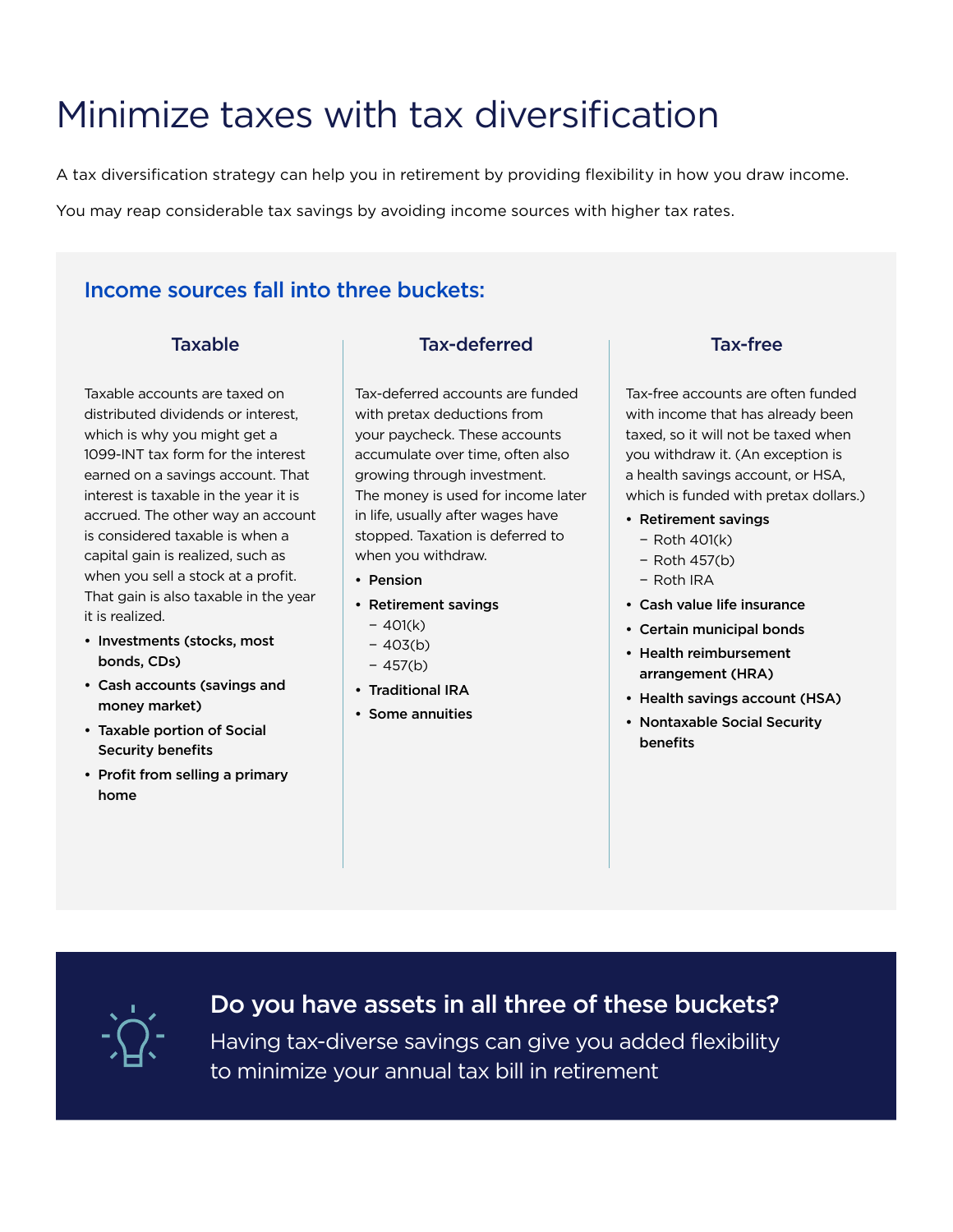## Taxable accounts

#### When sold, investments may generate short- or long-term capital gains.

Short-term capital gains are gains on the sale of an investment purchased less than 12 months prior to the sale. They are taxed as ordinary income.

Long-term capital gains have their own tax brackets and are based on the profitable sale of an investment held for one year or longer.

#### **What counts as long-term capital gains:**

- Gains from the sale of stocks or mutual funds
- Qualified dividend income from stocks
- Gains from the sale of a business
- Gains from the sale of real estate
	- − Note that capital gains generated from the sale of your primary residence (up to \$250,000 for single filers and \$500,000 for a married couple filing jointly) may be exempt from capital gains taxes.

| <b>Filing status</b>   | Total taxable income <sup>2</sup> | <b>LTCG tax rate</b> |
|------------------------|-----------------------------------|----------------------|
| Individual             | $$0 - $41,675$                    | 0%                   |
|                        | $$41,676 - $459,750$              | 15%                  |
|                        | Over \$459,750                    | 20%                  |
| Married filing jointly | $$0 - $83,350$                    | 0%                   |
|                        | $$83,351 - $517,200$              | 15%                  |
|                        | Over \$517,200                    | 20%                  |
| Head of household      | $$0 - $55,800$                    | 0%                   |
|                        | \$55,801 - \$488,500              | 15%                  |
|                        | Over \$488,500                    | 20%                  |

#### 2022 long-term capital gains (LTCG) tax

#### Generally not taxable

#### **Cost basis:**

When you sell an investment, you'll get taxed on your investment gains, but not on the amount you used to purchase the investment (the cost basis).

#### **Withdrawals from savings accounts and CDs:**

The amount you invested is not taxable income, nor is any interest on which you have already paid taxes.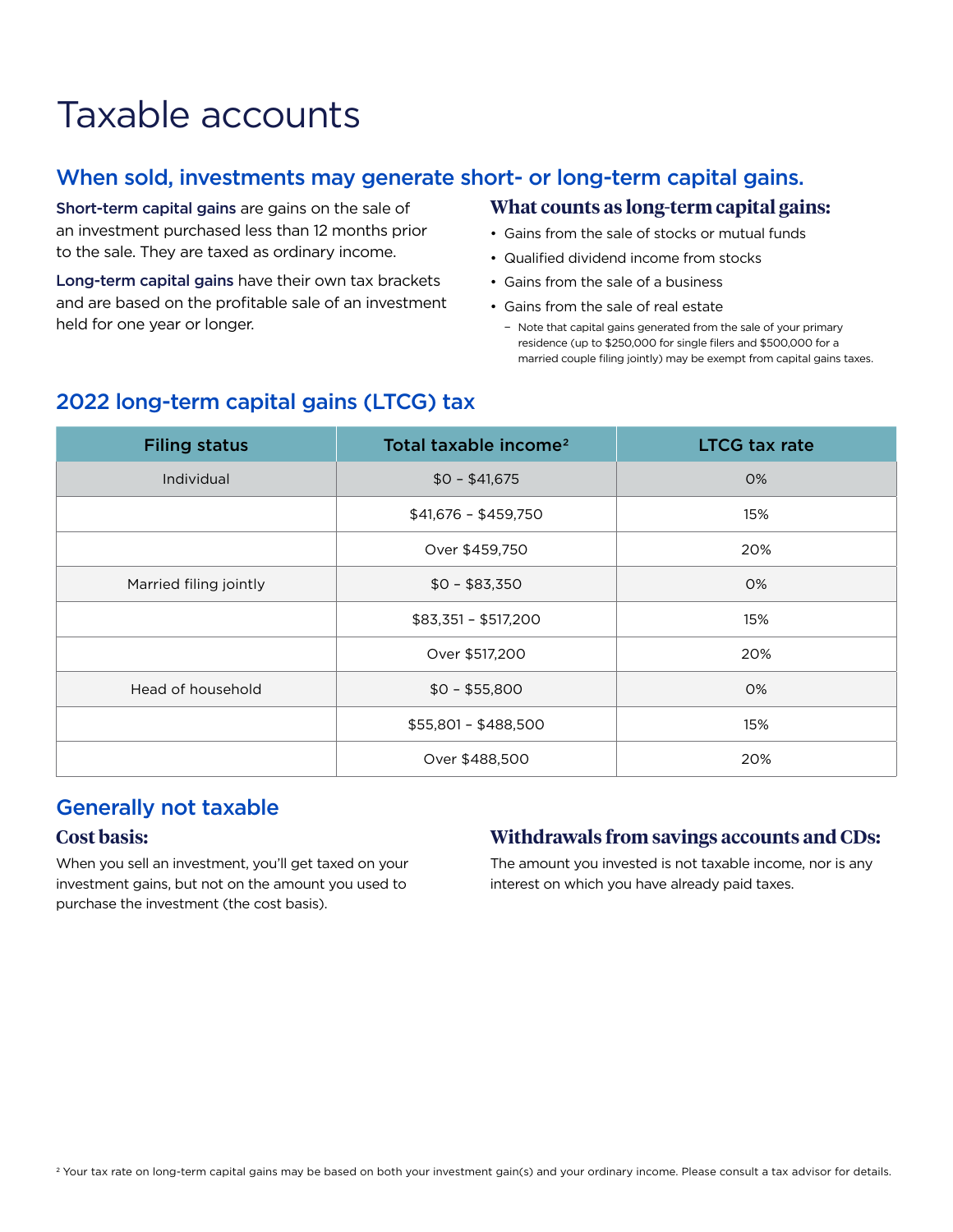## Tax-deferred accounts

#### Distributions from tax-deferred accounts are taxed as ordinary income. **What counts as ordinary income:**

- Wages
- Interest income from savings and CDs
- Income payments from taxable bonds
- Short-term capital gains
- Pensions
- Up to 85% of Social Security benefits
- Distributions from tax-deferred retirement accounts

#### 2022 marginal tax brackets on ordinary income

| Rate | Single filer taxable income  | Married filing jointly taxable income   |
|------|------------------------------|-----------------------------------------|
| 10%  | $$0 - $10.275$               | $$0 - $20,550$                          |
| 12%  | $$10,276 - $41,775$          | $$20,551 - $83,550$                     |
| 22%  | $$41,776 - $89,075$          | $$83,551 - $178,150$                    |
| 24%  | \$89,076 - \$170,050         | $$178,151 - $340,100$                   |
| 32%  | $$170,051 - $215,950$        | $$340,101 - $431,900$                   |
| 35%  | $$215,951 - $539,900$        | $$431,901 - $647,850$                   |
| 37%  | Over \$539,900               | Over \$647,850                          |
|      | Standard deduction: \$12,950 | Standard deduction per couple: \$25,900 |
|      | If over 65:<br>\$14,700      | If both over 65:<br>\$28,700            |

#### Generally not taxable

#### **Investment in a nonqualified annuity:**

The return of your investment in a nonqualified annuity is not taxable income. However, the gains must be taxed before you get to withdraw your investment.

When a nonqualified annuity is annuitized<sup>3</sup> and turned into a stream of income, each payment is considered partially a return of investment and partially gains.

### Tax-free accounts

#### Distributions from tax-free accounts are generally not taxable. These include:

#### **Qualified distributions from Roth accounts:**

To be qualified, the withdrawal must be taken after you have attained age 59½, and you must have held the account for at least five years.

#### **Loans and withdrawals from a cash value life insurance policy:**

Loan amounts are not taxable. Withdrawals made from your investment in the contract (the cost basis) are not taxable. But if you exhaust the basis and withdraw gains on the policy, that may be considered ordinary income.

− Note: If your life insurance policy is considered a modified endowment contract (MEC), gains will have to be taxed before you receive your cost basis.

<sup>&</sup>lt;sup>3</sup> Annuitization is the process of converting your annuity contract into a guaranteed stream of income. This allows you to start receiving money from your annuity through recurring income payments over a specified period of time or for the rest of your life. Please note that all guarantees are subject to the claims-paying ability of the issuing insurance company.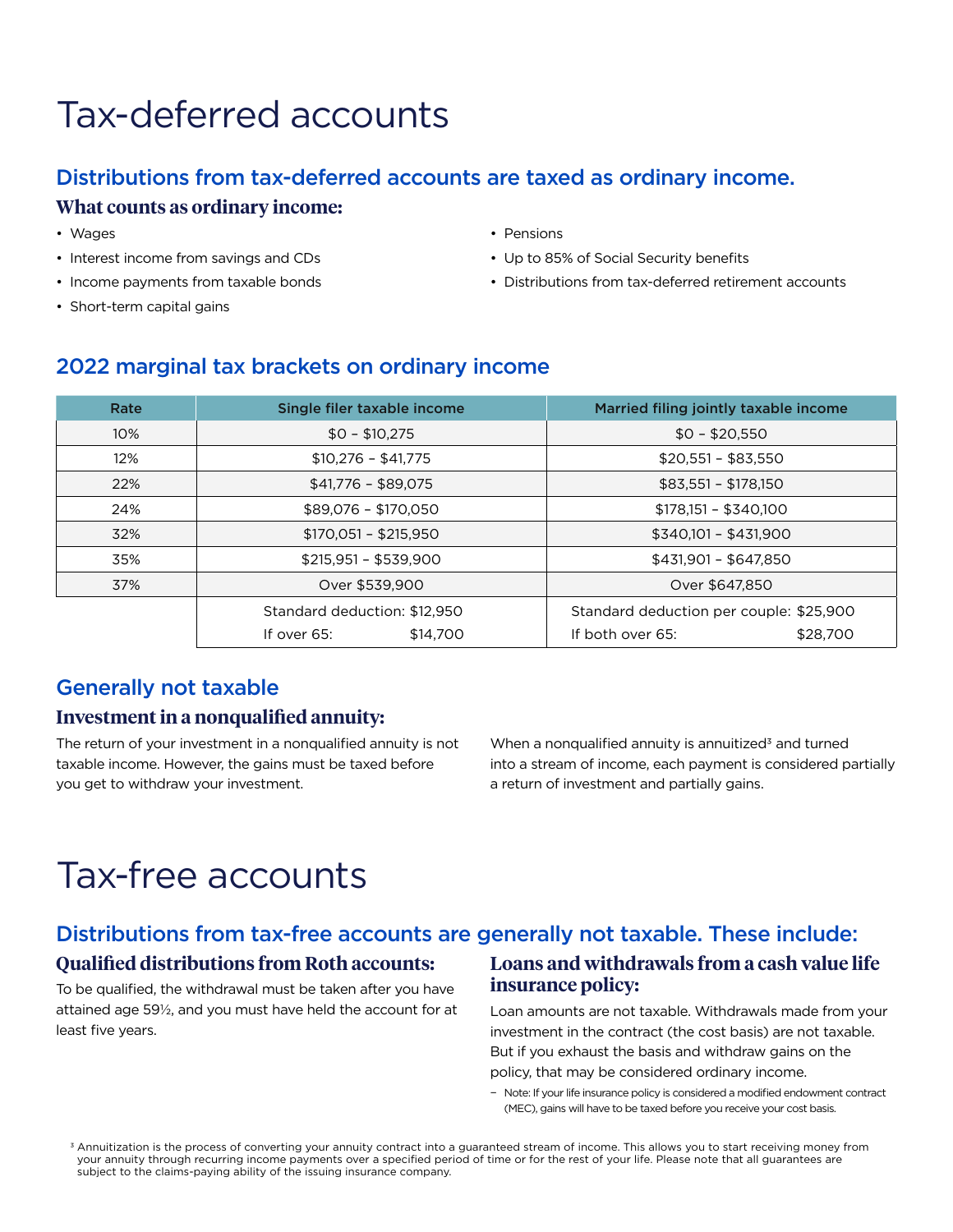

(Continued on next page)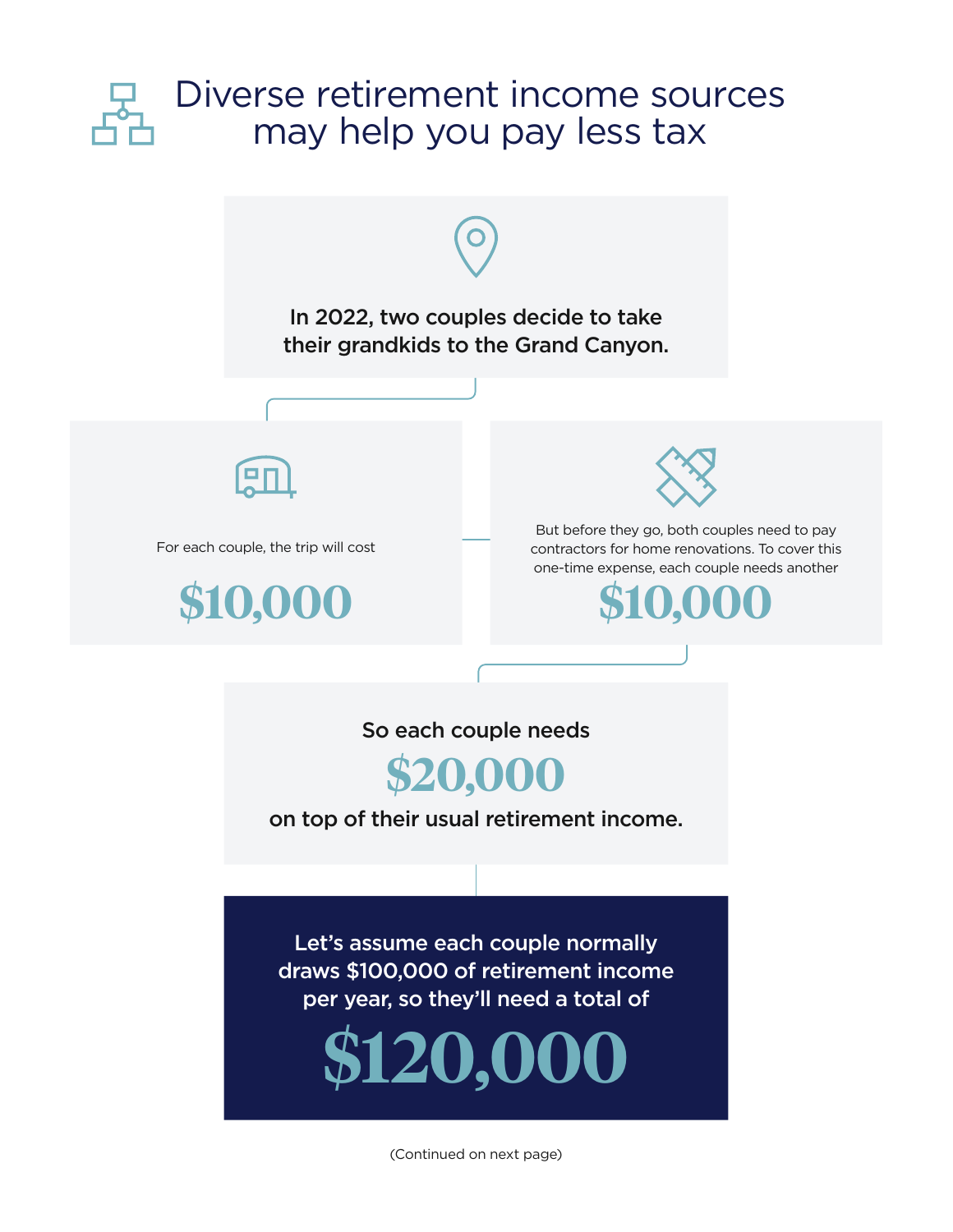

| <b>Tax rate</b> | <b>Taxable</b><br>income | Amount<br>taxed | <b>Tax due</b>     |
|-----------------|--------------------------|-----------------|--------------------|
| 10%             | $$0 -$<br>\$20,550       | \$20,550        | \$2,055            |
| 12%             | $$20,551-$<br>\$83,550   | \$63,000        | \$7,560            |
| 22%             | $$83,551-$<br>\$178.150  | \$7,750         | \$1,705            |
|                 |                          |                 | Total:<br>\$11,320 |

Tax calculations in highest bracket: \$91,300 - \$20,550 - \$63,000 = \$7,750 x 22% = \$1,705

Tax calculations in highest bracket:  $$71,300 - 20,550 = $50,750 \times 12\% = $6,090$ 

 $\begin{array}{c|c}\n\downarrow \circ \\
\downarrow 20,550\n\end{array}$  \$2,055

 $$83,550$   $$50,750$   $$6,090$ 

Total: \$8,145

income

 $10\%$   $\downarrow$   $\frac{10\%}{10\%}$ 

 $\frac{$20,551}{12\%}$ 

Couple 1 owes \$11,320 in tax,whereas Couple 2 owes \$8,145.

Couple 2 will pay \$3,175 less in tax for 2022.

So for expenses like these, it was helpful that they had the option of making tax-free withdrawals.



Having tax-diverse accounts could help you cope with an unexpected expense without triggering a bump in taxes.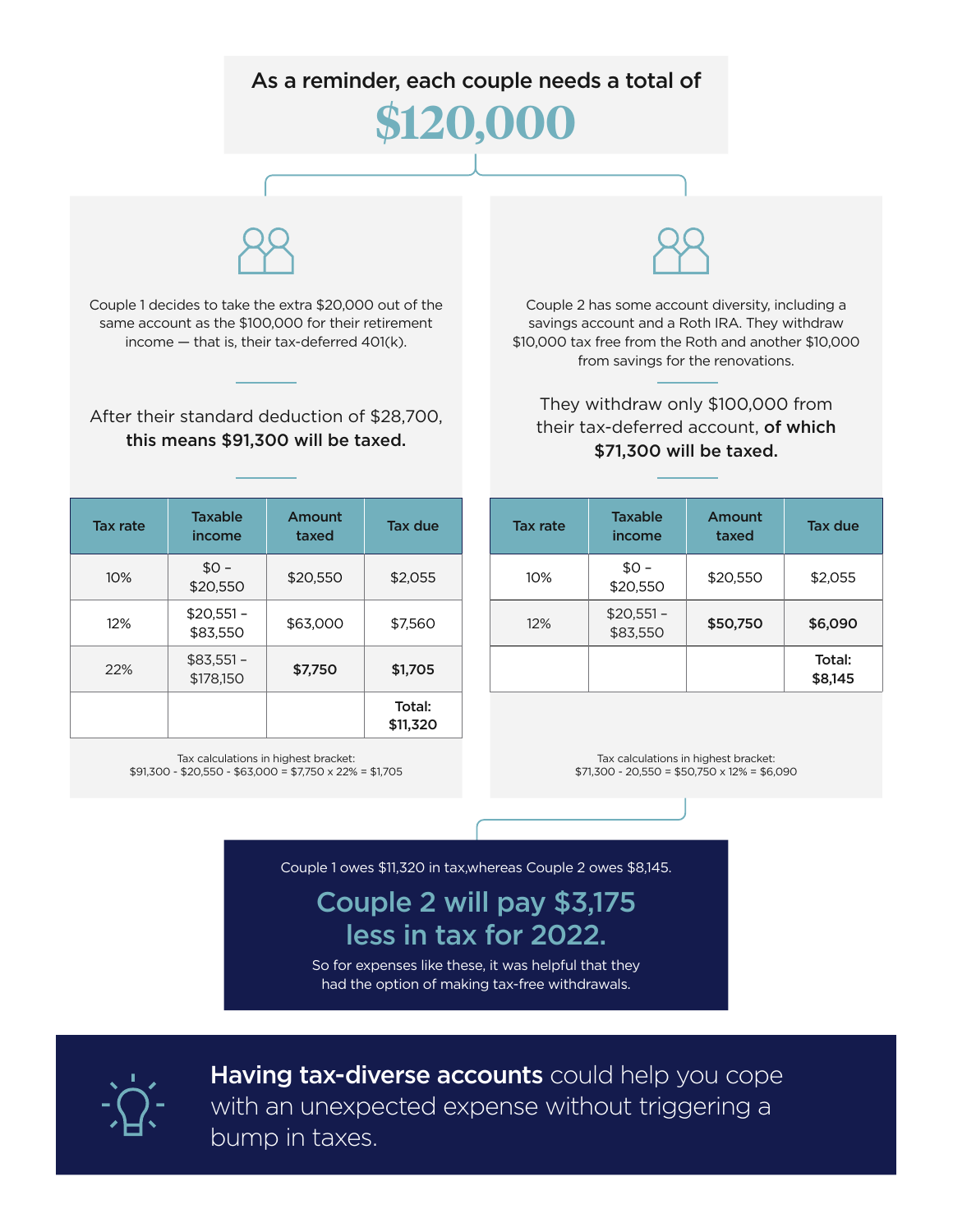### Retirement savings worksheet

#### Use this worksheet to list your retirement savings and investments.

It may reveal where there are opportunities to diversify your asset location.

#### Taxable accounts

| Taxable accounts                       |        | <b>Taxable accounts</b>                         |  |
|----------------------------------------|--------|-------------------------------------------------|--|
| Savings/Money market                   | \$0.00 | percentage of total<br>retirement savings:      |  |
| Certificates of deposit                | \$0.00 |                                                 |  |
| Traditional brokerage                  | \$0.00 | $0.00\%$                                        |  |
| <b>TOTAL:</b>                          | \$0.00 |                                                 |  |
| <b>Tax-deferred accounts</b>           |        |                                                 |  |
| Traditional 401(k)/403(b)/457(b)       | \$0.00 |                                                 |  |
| <b>Traditional IRA</b>                 | \$0.00 | Tax-deferred accounts<br>percentage of total    |  |
| Pensions                               | \$0.00 | retirement savings:                             |  |
| Nonqualified deferred comp             | \$0.00 |                                                 |  |
| Nonqualified annuities <sup>4</sup>    | \$0.00 | $0.00\%$                                        |  |
| <b>TOTAL:</b>                          | \$0.00 |                                                 |  |
| <b>Tax-free accounts</b>               |        |                                                 |  |
| Roth 401(k)/403(b)/457(b)              | \$0.00 | <b>Tax-free accounts</b><br>percentage of total |  |
| Roth IRA                               | \$0.00 | retirement savings:                             |  |
| Health savings accounts                | \$0.00 |                                                 |  |
| Life insurance cash value <sup>5</sup> | \$0.00 | $0.00\%$                                        |  |
| <b>TOTAL:</b>                          | \$0.00 |                                                 |  |

#### Tax-deferred accounts

| Traditional 401(k)/403(b)/457(b)    | \$0.00 |
|-------------------------------------|--------|
| Traditional IRA                     | \$0.00 |
| Pensions                            | \$0.00 |
| Nongualified deferred comp          | \$0.00 |
| Nongualified annuities <sup>4</sup> | \$0.00 |
| <b>TOTAL:</b>                       | \$0.00 |

#### Tax-deferred accounts percentage of total retirement savings:

#### Tax-free accounts

| Roth 401(k)/403(b)/457(b)              | \$0.00 |
|----------------------------------------|--------|
| Roth IRA                               | \$0.00 |
| Health savings accounts                | \$0.00 |
| Life insurance cash value <sup>5</sup> | \$0.00 |
| <b>TOTAL:</b>                          | \$0.00 |

#### Tax-free accounts percentage of total retirement savings:

### TOTAL RETIREMENT SAVINGS:

**\$0.00**



Share this sheet with your financial professional, who can help you take any needed steps to adjust your balance of retirement income sources.

4 Note that nonqualified annuities are funded with after-tax dollars. See Page 4 of this brochure for more details.

5 Investment growth in life insurance contracts is taxable after the return of investment. See Page 4 of this brochure for more details.